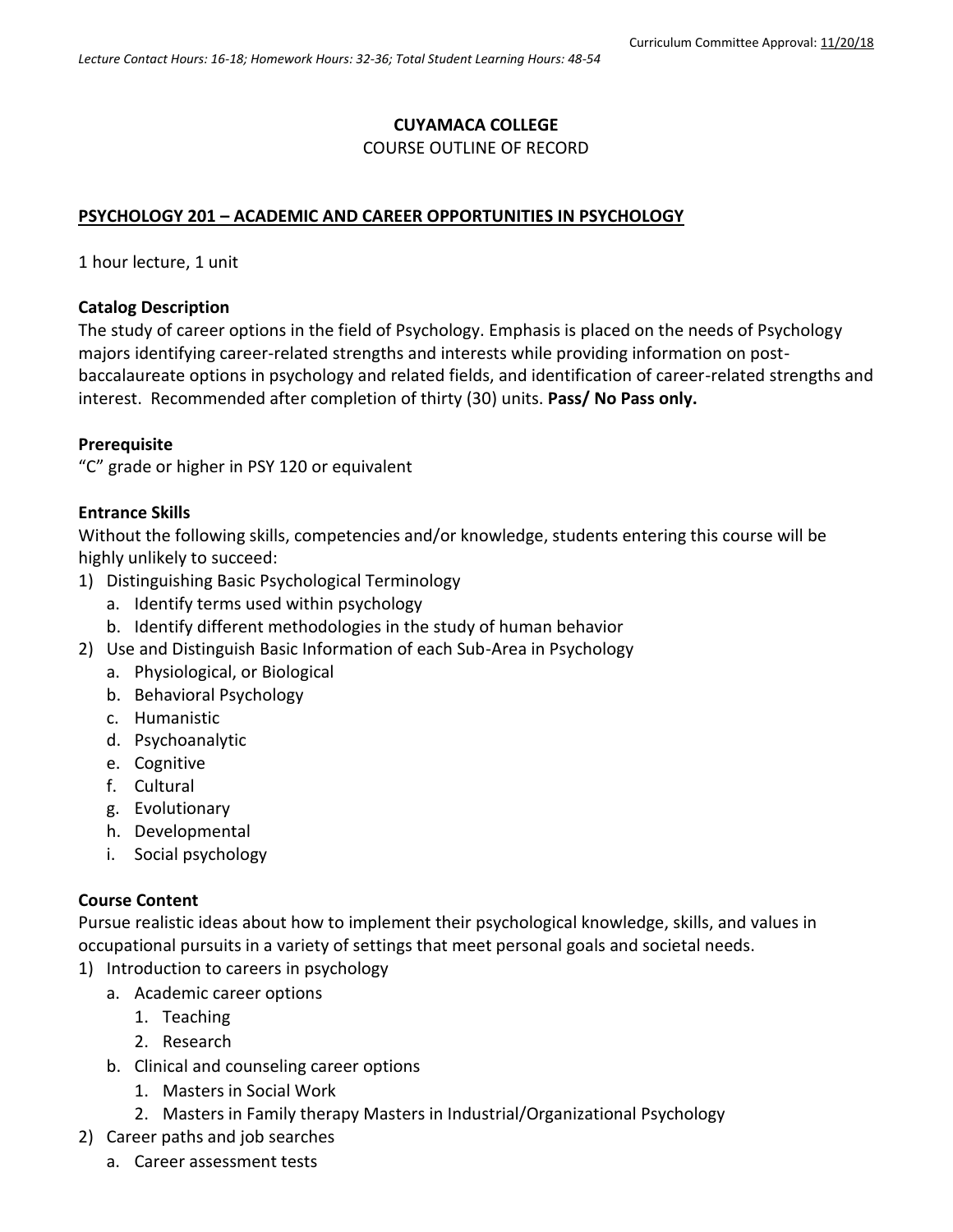- b. Customized Education Plan (CEP)
- c. Curriculum Vitae/Resume development
- 3) Service learning
	- a. Volunteering
	- b. Research experience
	- c. Placement in community agencies
	- d. Internship
- 4) Networking
	- a. Building references
	- b. Personal statements
	- c. Preparing for four-year university
	- d. Preparing for graduate school

# **Course Objectives**

Students will be able to:

- 1) Evaluate a variety of different career options in the field of psychology and related fields.
- 2) Research at college's University Transfer and Career Centers and develop an educational plan with career goals and objectives.
- 3) Differentiate career options at baccalaureate, Master's and Doctoral level and explore resources needed to pursue those different careers.

# **Method of Evaluation**

A grading system will be established by the instructor and implemented uniformly. Grades will be based on demonstrated proficiency in subject matter determined by multiple measurements for evaluation, one of which must be essay exams, skills demonstration or, where appropriate, the symbol system.

- 1) Individual projects and reports
- 2) Written reactions to guest speakers and class interaction
- 3) Oral presentations
- 4) Structured situation assignments based on career plan development.

### **Special Materials Required of Student**

None

### **Minimum Instructional Facilities**

- 1) Standard classroom with writing boards, projectors (overhead, computer, slide, movie), VCR/monitor, Internet access
- 2) Learning resource center with internet access

### **Method of Instruction**

- 1) Lecture and discussion
- 2) Group discussion, cooperative learning exercises
- 3) Videos, films, slides, transparencies, projection system presentations
- 4) Guest speakers
- 5) Individual and group projects, structured in-class exercises, demonstrations
- 6) Library materials and exploration of [www.apa.org](http://www.apa.org/) and [www.careercolors.org](http://www.careercolors.org/)
- 7) Online delivery facilitated by Blackboard Learning System.